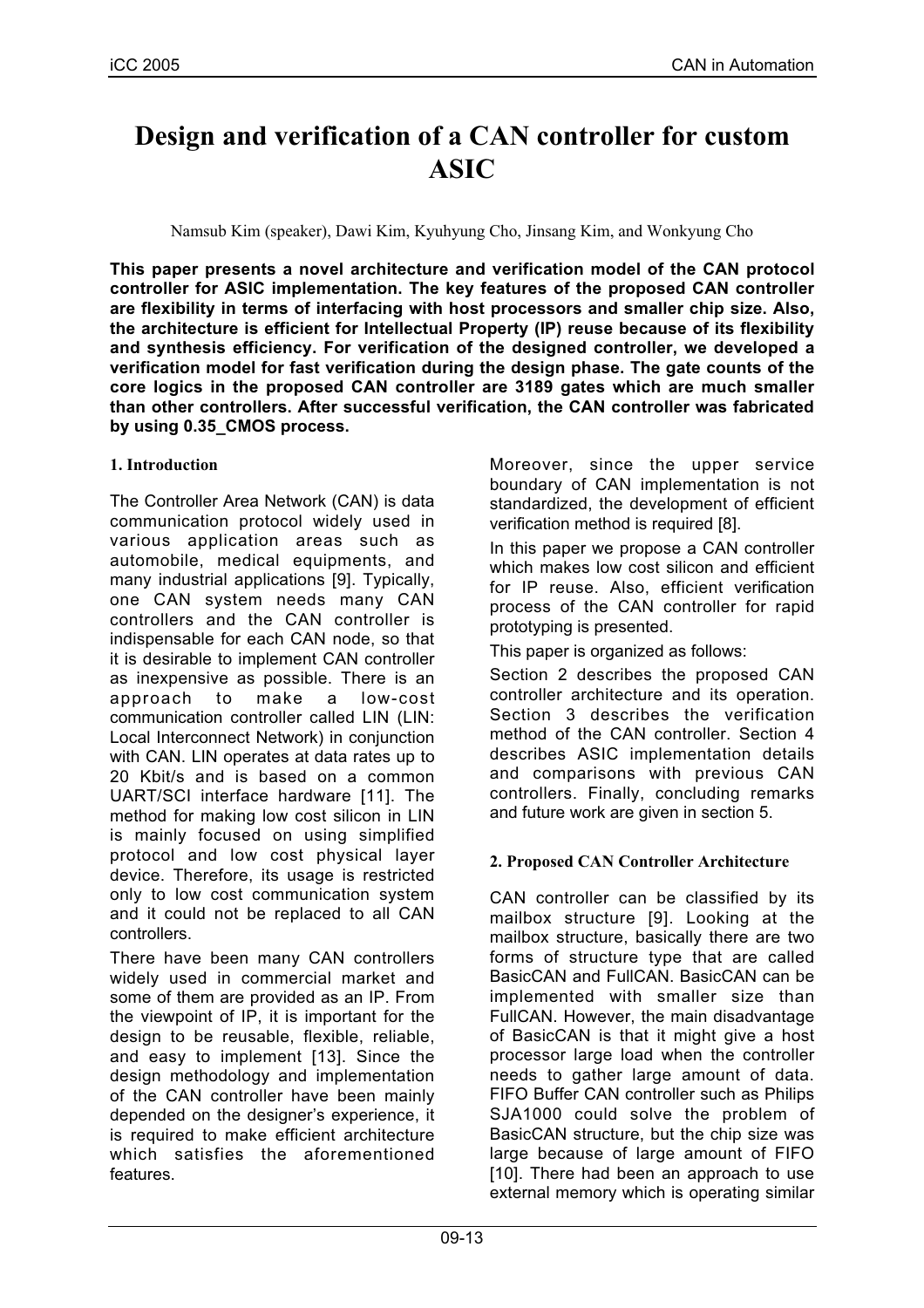to FIFO [2]. This CAN controller could reduce the size of CAN core, but it has an additional burden of implementation of external memory and is not good for using as an IP.

Typically, the CAN protocol controller can be implemented as shown in Figure 1 [12].



Figure 1. Basic architecture of CAN protocol controller

This architecture describes well the data flow of signals and components needed for implementation. However, because Bit Timing Logic and Bit Stream Processor are heavily related, it is very hard to debug the hardware during the design phase. Moreover, because the error handling and control mechanism in CAN protocol is very complex, the complexity of Bit Stream Processor is very high. Therefore, the implementation depends heavily on the designer's technique and the design is not suitable for IP reuse. Moreover, in order for the design to change the interface with host processor, the whole design must be re-designed.

For solving the foregoing problems, we separated bit timing operation as independent block. The role of Bit Stream Processor is divided into Field Manager, Error Checking, and Data Generation blocks according to the specification of CAN protocol. Because error management scheme in CAN protocol is complex, we separated each error management blocks and it could lead our architecture to be compact in size. Also, we used FIFO that can be variable in size in order to prevent problem known as "inner priority inversion" [6]. The proposed architecture is shown in Figure 2.

This architecture is a BasicCAN with FIFO buffer, someone called it as intermediate CAN controller, which is compatible to CAN version 2.0A. The functional description of each block is as follows



- Synchronizer synchronizes RX data with bit timing.
- ID Checker checks incoming ID and determines valid frame.
- Register Group stores bit timing parameters and host parameters.
- Interface Logic controls between host and CAN core.
- RX FIFO stores valid incoming data.
- Field Manager controls errors.
- Error Checkers consist of checking blocks for each type of errors specified in ISO 11898-1 and informs errors to Error Counter.
- Error Counter counts errors
- Data & Remote Frame Generator generates frame.
- Error & Overload Frame Generator generates frame whenever error or overload condition occurs.
- Serializer serializes parallel data.

In this architecture, ID Checker is operating similar to acceptance filter of previous designs. Error checking blocks are separated. These separated blocks make the architecture easy to modify and test.

Our architecture can be easily upgraded to CAN version 2.0B and interface logic can be realized with simple structure as shown in Figure 3. Figure 3 shows synthesis result of Interface Logic targeting to 8051 microcontroller. It can be adapted to any systems with small modifications of Interface Logic and FIFO size.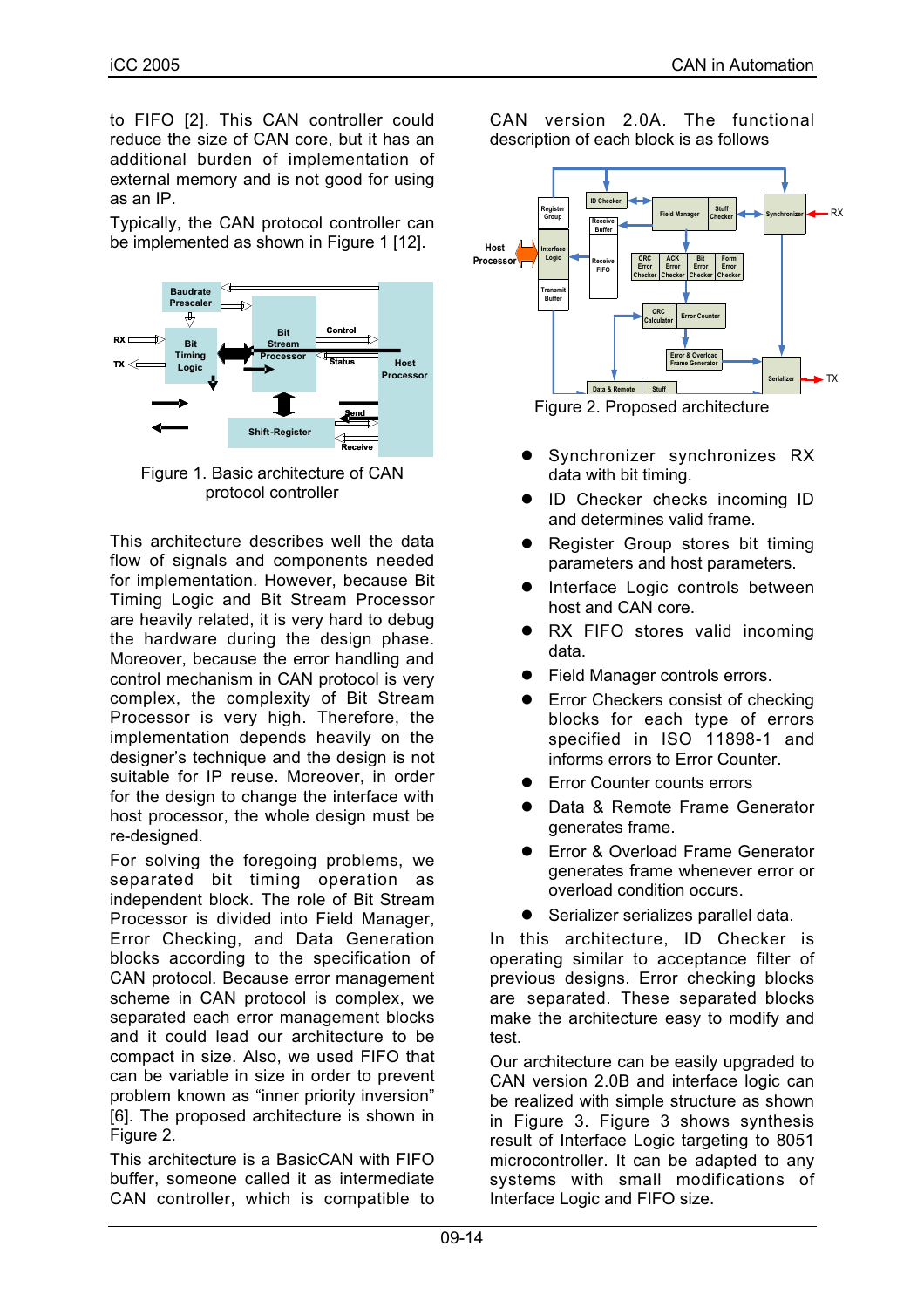

Figure 3. Synthesis result of Interface Logic

#### **3. Verification Methodology**

Verification is an important topic in designing VLSI circuits. There has been a previous paper work for verifying CAN protocol by using a verification system called Mur $\varphi$  [6]. The paper uses verification structure composed of one transmitter and many receivers, where the receiver can be varied according to the parameter N. Since Mur $\varphi$  uses Mur $\varphi$ compiler and Mur $\varphi$  description language, it needs additional work during Hardware Description Language (HDL) simulation.

The proposed method we used consists of three steps. In the first step, we developed a simulation model for verifying the CAN controller as shown in Figure 4.



The Virtual Host Model is operating independently and handles transmission of data or remote frames. It also checks whether host interfacing is working correctly. The Virtual CAN Controller transmits error frames which can not be

generated by the Design Under Test (DUT). Bus Model can force the CAN bus to be erroneous and monitor the verification results. In this simulation model, each CAN controller sends or receives messages. This means any of CAN controller can be a master. Also, this simulation model can not only test the controller's behavior but also check the interface to the host processor

Since the verification model shown in the Figure 4 was written in verilog HDL, we could test our CAN controller during any time of the design phase. As a result, the prototyping time has been greatly reduced. Figure 5 shows simulation example using the verification model.



Figure 5. Example of simulation

The second step of our verification is the ISO conformance test specified in ISO 16845. Conformance test is necessary for testing interoperability between different implementations. In this test, we used the architecture of test plan (TP) described in ISO 16845 and tested our design step by step according to ISO 16845 document.

ISO 16845 is not perfect as mentioned in the previous paper [6]. Therefore, as a third step of our verification, we made a FPGA verification system to check the design feasibility for real time application as shown in Figure 6.

For the prototyping of the design, Altera's Excalibur Development Board was used. We made two other test boards that can send temperature and motor speed data. 8051 microcontrollers were used as host processors. Temperature and motor speed data generation boards are designed by using commercial CAN controller.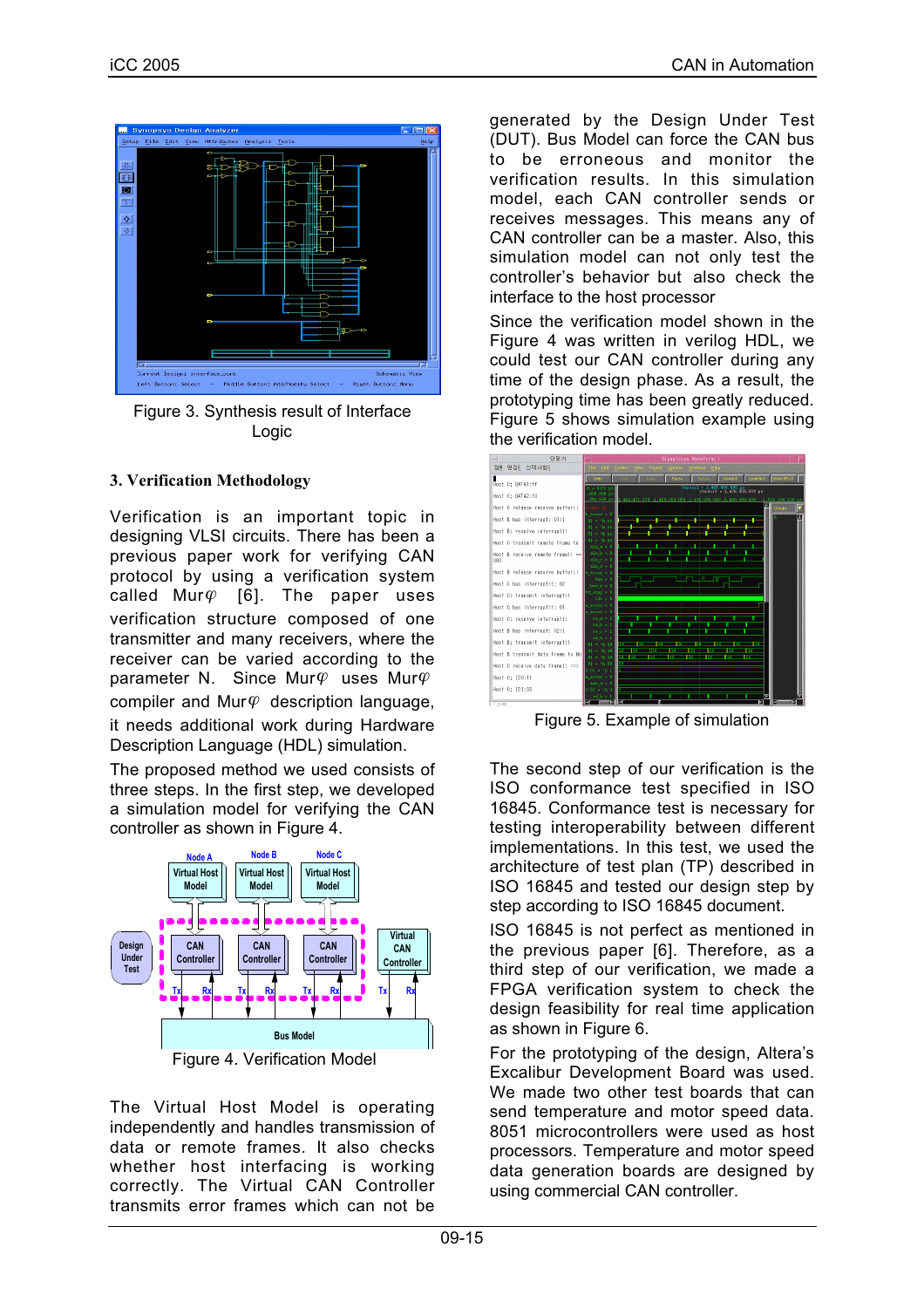|                                 | <b>Motor Speed</b>              | <b>Temperature</b>              |  |
|---------------------------------|---------------------------------|---------------------------------|--|
|                                 |                                 |                                 |  |
| 8051<br>?-controller            | 8051<br>?-controller            | 8051<br>?-controller            |  |
| <b>FPGA</b><br><b>Prototype</b> | <b>SJA1000</b>                  | <b>SJA1000</b>                  |  |
| <b>SJA1000</b>                  | <b>FPGA</b><br><b>Prototype</b> | <b>SJA1000</b>                  |  |
| <b>SJA1000</b>                  | <b>SJA1000</b>                  | <b>FPGA</b><br><b>Prototype</b> |  |
| <b>PCA82C250</b>                | <b>PCA82C250</b>                | <b>PCA82C250</b>                |  |
|                                 | <b>CAN BUS</b>                  |                                 |  |

Figure 6. FPGA Verification System

The FPGA Verification System can change the CAN protocol controller from our design to commercial product. Therefore, we could test interoperability between our design and existing CAN controllers in board level. The host computer monitors and controls data communications on the CAN BUS using RS-232 serial port. The clock frequency used in this system was 24MHz and the CAN transmission rate was 1Mbit/s.

#### **4. ASIC Implementation and Comparisons**

The overall ASIC implementation flow of the designed CAN controller is depicted in Figure 7.



Figure 7. Implementation flow

Implementation process consists of frontend design and back-end design. In the front-end design phase, proposed architecture was modeled using verilog

iCC 2005 CAN in Automation CAN in Automation CAN in Automation

HDL and simulated the CAN functions with our verification model.

In the back-end design phase, synthesized gate level netlist was translated into silicon layout after placement and routing process. Because of parasitic capacitance and resistance of interconnection of each gate, we extracted Standard Delay Format (SDF) file and simulated once again with this SDF information. After overall verification had been completed, we generated the final layout as shown in Figure 8 and the layout was fabricated by USing Hynix 0.35 \_ CMOS process.



Figure 8. Layout of the designed chip

For the comparison of our design result with various other designs, we investigated previous papers which are similar to our work [1, 2, 4]. For fair comparison, only the core gate counts are compared as shown in Table 1.

Table 1. Comparison of gate counts

|                  | Proposed<br>CAN                 | <b>DBCAN</b>               | The paper          | <b>MBCAN</b>                   |
|------------------|---------------------------------|----------------------------|--------------------|--------------------------------|
|                  | Controller                      | [1]                        | [2]                | [4]                            |
| Core<br>Gates    | 3189                            | 11824                      | 6840               | 5750                           |
| <b>Type</b>      | <b>BasicCAN</b>                 | <b>BasicCAN</b>            | <b>BasicCAN</b>    | Not<br>mentioned               |
| Memory           | <b>FIFO</b><br><b>Registers</b> | Dual-Port<br><b>Memory</b> | External<br>Memory | <b>Dual-Port</b><br><b>RAM</b> |
| <b>Structure</b> |                                 |                            |                    |                                |

Gate count of each block as shown in Table 2 has been obtained using Synopsys Design Compiler and Hynix library. Because we used timing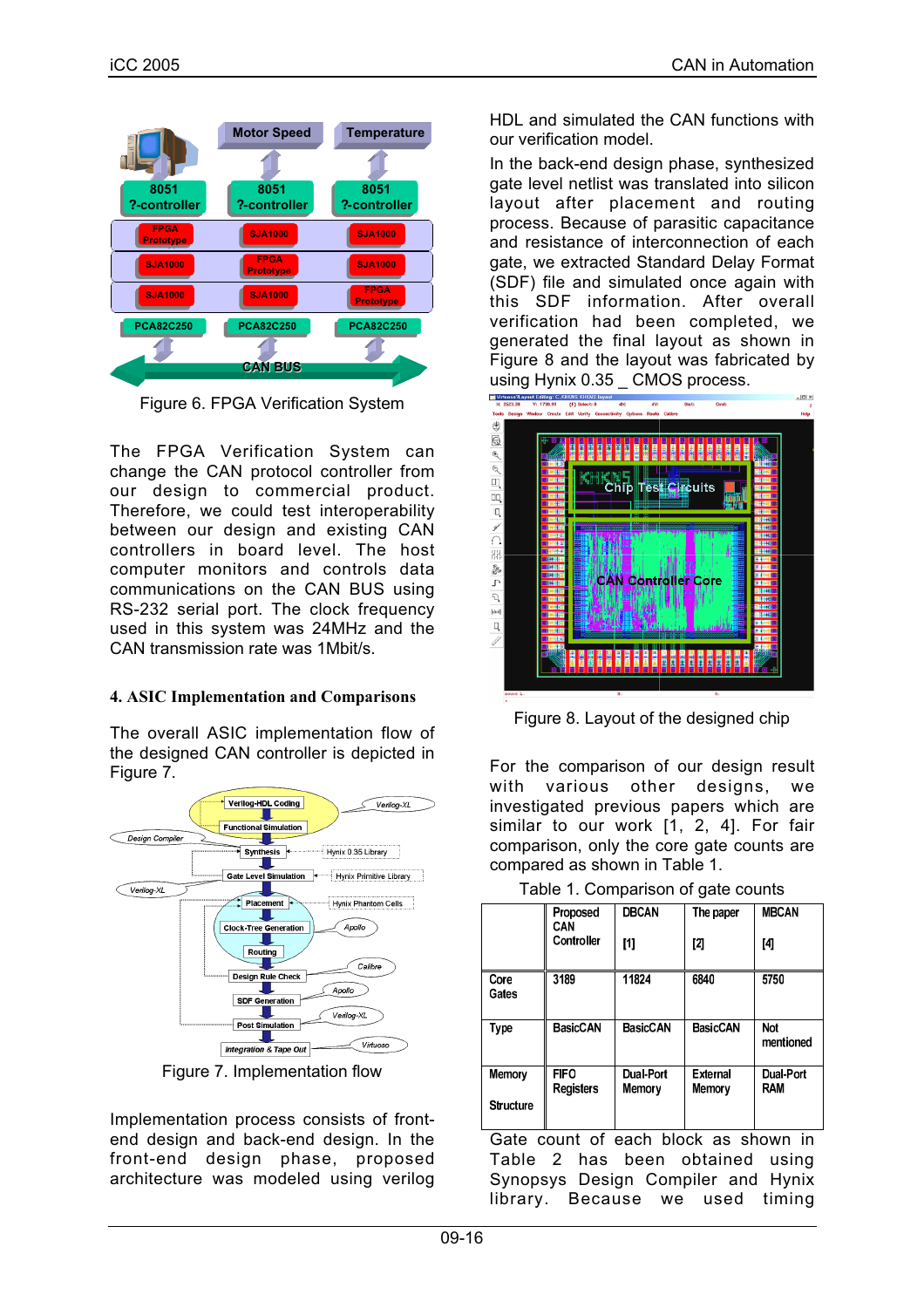optimization options, the result of synthesis contains additional buffers and interconnection area. As shown in Table 2, each block of the proposed CAN controller could be implemented below 1000 gates, which means the design is efficient on synthesis and easy to modify. Because the memory implementation is not relevant to synthesis, we excluded memory comparisons on both sides.

Table 2. Block synthesis comparison

| <b>Function Blocks</b><br>of the Proposed<br><b>CAN Controller</b> | #gates | <b>Functional</b><br><b>Blocks of the</b><br>paper [2] | #gates |
|--------------------------------------------------------------------|--------|--------------------------------------------------------|--------|
| <b>Interface Logic</b>                                             | 100    | bit timing                                             | 302    |
| <b>ID Checker</b>                                                  | 62     |                                                        |        |
| <b>Field Manager</b>                                               | 627    |                                                        |        |
| Synchronizer                                                       | 594    | bit stuffing                                           | 212    |
| <b>Serializer</b>                                                  | 176    |                                                        |        |
| Data & Remote<br>Frame Gen.                                        | 364    | message proc.                                          | 3368   |
| Error & Overload<br>Frame Gen.                                     | 207    |                                                        |        |
| <b>CRC Calculator</b>                                              | 325    | transmission                                           | 1098   |
| (Including CRC<br>Error Checker)                                   |        |                                                        |        |
| <b>Error Counter</b>                                               | 552    | error                                                  | 1186   |
| <b>Stuff Checker &amp;</b><br><b>Stuff Generator</b>               | 132    | management                                             |        |
| Error Checkers<br>(Ack, Bit, Form)                                 | 50     | <b>CRC</b>                                             | 674    |
| <b>TOTAL</b>                                                       | 3189   | <b>TOTAL</b>                                           | 6840   |

#### **5. Conclusions**

In this paper, we designed a stand-alone CAN controller which is compatible to CAN Version 2.0A. The gate counts of core logic of the designed CAN controller was 3189 gates which is much smaller than other CAN controllers. Also, the implemented CAN controller can be easily upgraded to Version 2.0B and has the flexible interface logic in order to make it possible for interfacing with various host controllers. Because the proposed controller is flexible and easy to modify, it is suitable for IP. Furthermore, we tested the CAN controller with various methods and the results were successful. The proposed architecture was fabricated by using 0.35 Hynix CMOS process and packaged with 100 Pin MQFP. The result chip has 38.3712mW dynamic power and maximum 25MHz operating frequency.

Since the need for System On a Chip (SoC) has been increased, the proposed CAN controller can be embedded into a SoC. Therefore, a further study and technology development is necessary in order to harness the potential of CAN protocol.

## **Acknowledgement**

This work was supported by Kyunghee-Davan ASIC Center at Kyung Hee University.

## **References**

- [1] Kirschbaum A., Renner F. M., Wilmes A., Glesner M., "Rapid-Prototyping of a CAN-Bus Controller: A Case Study," Rapid System Prototyping, 1996. Proceedings., Seventh IEEE International Workshop on, 19-21 June 1996
- [2] J. de Lucas, M. Quintana, T. Riesgo, Y. Torroja, J. Uceda, "Design of a CAN interface for custom circuits," Industrial Electronics Society, 1999. IECON '99<br>Proceedings. The 25<sup>th</sup> Annual Proceedings. The  $25<sup>th</sup>$  Annual Conference of the IEEE, Volume:2, 29 Nov.-3 Dec.1999 Pages:662-667 vol.2
- [3] Guerrero C., Rodriguez-Navas G. Proenza J., "Design and implementation of a redundancy manager for triple redundant CAN controllers," IECON 02 [Industrial Electronics Society, IEEE 2002 28<sup>th</sup> Annual Conference of the], Volume:3, 5-8 Nov. 2002, Pages:2294- 2299 vol.3
- [4] Donchev B., Hristov M., "Implementation of CAN controller with FPGA structures," CAD Systems in Microelectronics, 2003. CADSM 2003. Proceedings of the  $7<sup>th</sup>$  International Conference. The Experience of Designing and Application of, 18-22 Feb. 2003, Pages:577-580
- [5] Winter A., Bittruf D., Tanurhan Y., Muller-Glaser K. D., "Rapid prototyping of a communication controller for the CAN bus," Rapid System Prototyping, 1996. Proceedings., Seventh IEEE International Workshop on, 19-21 June 1996 Pages:152-157